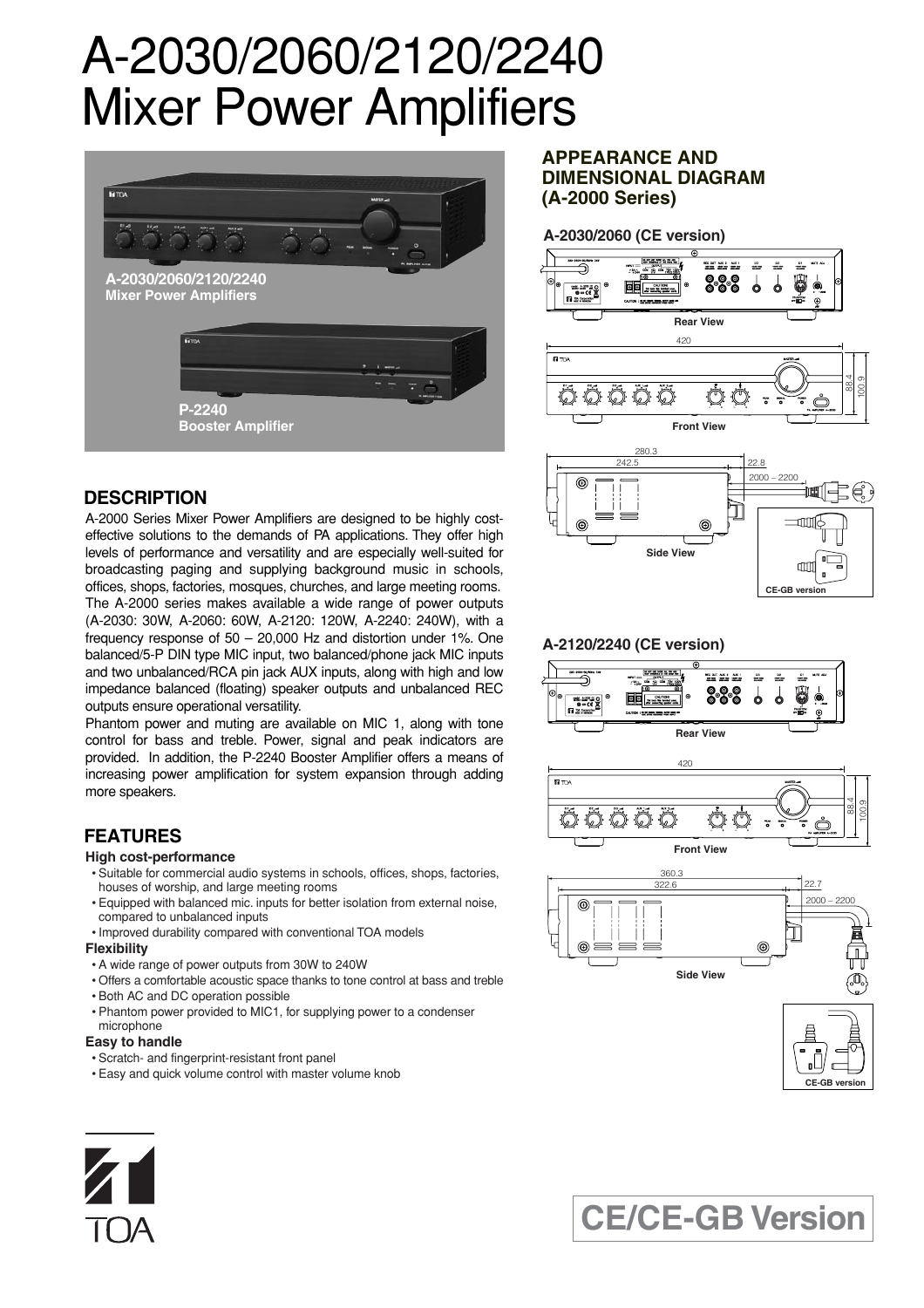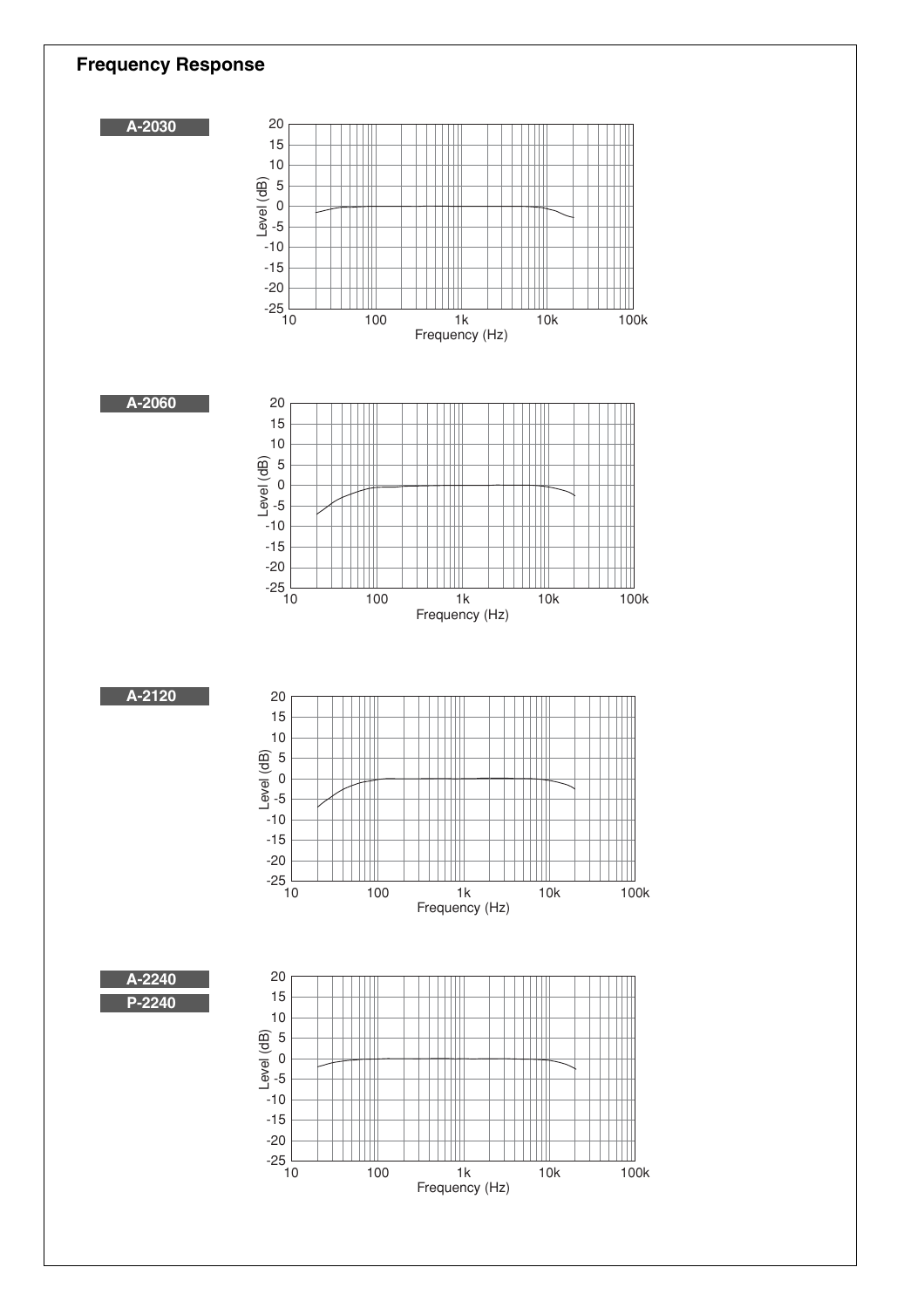

## **APPEARANCE AND DIMENSIONAL DIAGRAM (P-2240 CE version)**



## **SPECIFICATIONS**

| <b>Model No.</b>                                                              | A-2030                                                                                                                                                                                                                                                             | A-2060                                                                                                                      | A-2120                                                                                                                             | A-2240                                                                                                                             | P-2240                                                                                                                                                                        |  |
|-------------------------------------------------------------------------------|--------------------------------------------------------------------------------------------------------------------------------------------------------------------------------------------------------------------------------------------------------------------|-----------------------------------------------------------------------------------------------------------------------------|------------------------------------------------------------------------------------------------------------------------------------|------------------------------------------------------------------------------------------------------------------------------------|-------------------------------------------------------------------------------------------------------------------------------------------------------------------------------|--|
| <b>Power Source</b>                                                           | 220 - 240V AC or 24V DC                                                                                                                                                                                                                                            |                                                                                                                             |                                                                                                                                    |                                                                                                                                    |                                                                                                                                                                               |  |
| <b>Rated Output</b>                                                           | 30W                                                                                                                                                                                                                                                                | 60W                                                                                                                         | <b>120W</b>                                                                                                                        | 240W                                                                                                                               | 240W                                                                                                                                                                          |  |
| <b>Power Consumption</b>                                                      | 34W (EN60065).<br>78W (AC operation at rated output),<br>2A (DC operation at rated output)                                                                                                                                                                         | 72W (EN60065).<br>150W (AC operation at rated output).<br>4A (DC operation at rated output)                                 | 124W (EN60065),<br>260W (AC operation at rated output),<br>8A (DC operation at rated output)                                       | 238W (EN60065).<br>520W (AC operation at rated output).<br>15A (DC operation at rated output)                                      | 238W (EN60065),<br>520W (AC operation at rated output),<br>15A (DC operation at rated output)                                                                                 |  |
| <b>Frequency Response</b>                                                     | $50 - 20,000$ Hz ( $\pm 3$ dB)                                                                                                                                                                                                                                     |                                                                                                                             |                                                                                                                                    |                                                                                                                                    |                                                                                                                                                                               |  |
| <b>Distortion</b>                                                             | Under 1% at 1kHz, 1/3 rated power                                                                                                                                                                                                                                  |                                                                                                                             |                                                                                                                                    |                                                                                                                                    |                                                                                                                                                                               |  |
| Input                                                                         | MIC 1: -60dB*, 600 $\Omega$ , electronically balanced, DIN type (5 pins)<br>MIC 2, 3: -60dB*, 600 $\Omega$ , electronically balanced, phone jack<br>AUX 1, 2: -20dB*, 10k $\Omega$ , unbalanced, RCA pin jack<br>Mute: Contact pin $4-5$ closure input (for MIC 1) |                                                                                                                             |                                                                                                                                    |                                                                                                                                    | Line in: $0dB^*$ , 10k $\Omega$ , balanced,<br>screw terminal<br>100V line in: $40dB^*$ , 330k $\Omega$ ,<br>unbalanced, screw terminal<br>Power remote control: Make contact |  |
| Output Loop out<br>Speaker out<br>High impedance<br>Low impedance<br>Rec. out | Balanced (floating)<br>330Ω (100V), 170Ω (70V)<br>$4\Omega(11V)$<br>0dB*, 600 $\Omega$ , unbalanced,<br>RCA pin jack                                                                                                                                               | Balanced (floating)<br>$170Ω$ (100V), 83 $Ω$ (70V)<br>$4\Omega$ (15.5V)<br>0dB*, 600 $\Omega$ , unbalanced.<br>RCA pin jack | Balanced (floating)<br>$83\Omega$ (100V), 42 $\Omega$ (70V)<br>$4\Omega$ (22V)<br>0dB*, 600 $\Omega$ , unbalanced,<br>RCA pin jack | Balanced (floating)<br>$42\Omega$ (100V), 21 $\Omega$ (70V)<br>$4\Omega$ (31V)<br>0dB*, 600 $\Omega$ , unbalanced,<br>RCA pin jack | $0dB^*$ , 10k $\Omega$ , balanced, screw terminal<br>Balanced (floating)<br>$42\Omega$ (100V), 21 $\Omega$ (70V)<br>$4\Omega$ (31V)                                           |  |
| <b>Phantom Power</b>                                                          | DC +21V (MIC 1)                                                                                                                                                                                                                                                    |                                                                                                                             |                                                                                                                                    |                                                                                                                                    | $\overline{\phantom{0}}$                                                                                                                                                      |  |
| <b>S/N Ratio</b>                                                              | Over 60dB                                                                                                                                                                                                                                                          |                                                                                                                             |                                                                                                                                    |                                                                                                                                    |                                                                                                                                                                               |  |
| <b>Ventilation</b>                                                            |                                                                                                                                                                                                                                                                    |                                                                                                                             |                                                                                                                                    |                                                                                                                                    | Fan cooling                                                                                                                                                                   |  |
| <b>Tone Control</b>                                                           | Bass: ±10dB at 100Hz/Treble: ±10dB at 10kHz                                                                                                                                                                                                                        |                                                                                                                             |                                                                                                                                    |                                                                                                                                    |                                                                                                                                                                               |  |
| <b>Muting</b>                                                                 | MIC 1: Mutes other input signals by $0 - 30$ dB attenuation                                                                                                                                                                                                        |                                                                                                                             |                                                                                                                                    |                                                                                                                                    | -                                                                                                                                                                             |  |
| Indicator                                                                     | Power. signal, peak                                                                                                                                                                                                                                                |                                                                                                                             |                                                                                                                                    |                                                                                                                                    |                                                                                                                                                                               |  |
| Finish                                                                        | Panel: ABS resin, black/Case: Steel plate, black                                                                                                                                                                                                                   |                                                                                                                             |                                                                                                                                    |                                                                                                                                    |                                                                                                                                                                               |  |
| <b>Dimensions</b>                                                             |                                                                                                                                                                                                                                                                    | 420 (W) $\times$ 100.9 (H) $\times$ 280.3 (D)mm                                                                             | 420 (W) $\times$ 100.9 (H) $\times$ 360.3 (D)mm                                                                                    |                                                                                                                                    | 420 (W) $\times$ 100.9 (H) $\times$ 351.3 (D)mm                                                                                                                               |  |
| Weight                                                                        | 5kg                                                                                                                                                                                                                                                                | 7kg                                                                                                                         | 10.8kg                                                                                                                             | 13.2kg                                                                                                                             | 13.2kg                                                                                                                                                                        |  |
|                                                                               |                                                                                                                                                                                                                                                                    |                                                                                                                             |                                                                                                                                    |                                                                                                                                    |                                                                                                                                                                               |  |